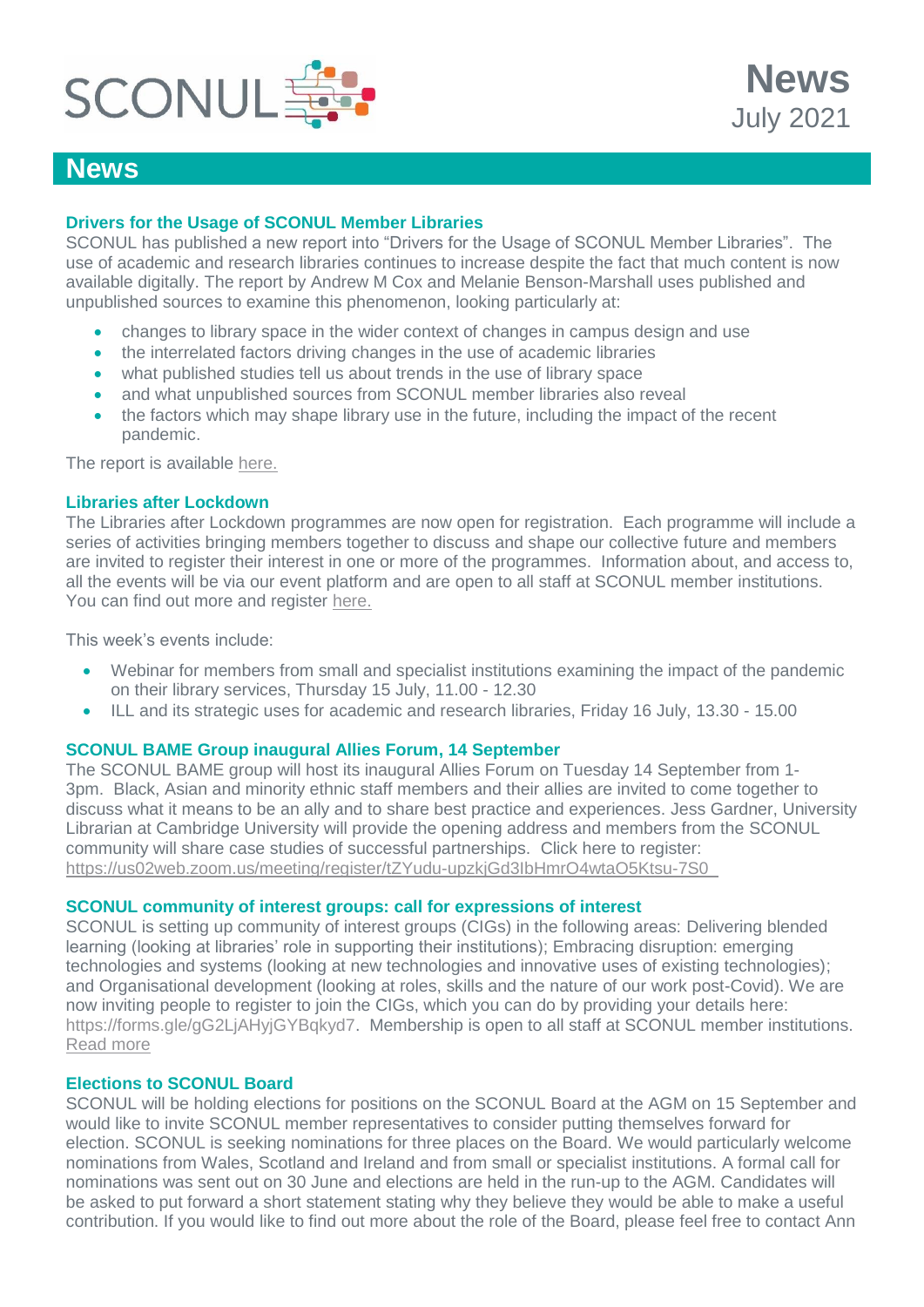Rossiter at [ann.rossiter@sconul.ac.uk](mailto:ann.rossiter@sconul.ac.uk) or Susan Ashworth at [Susan.Ashworth@glasgow.ac.uk.](mailto:Susan.Ashworth@glasgow.ac.uk) The closing date for nominations is 3 August. [Read more](https://www.sconul.ac.uk/page/executive-board-nominations)

### **Jisc appoints new CEO**

Heidi Fraser-Krauss, currently executive director of corporate services at the University of Sheffield, has been appointed as Jisc's new CEO and starts on 16 September 2021. Heidi replaces Paul Feldman, who is retiring after six years in the role. Heidi's career to date includes a wide variety of senior leadership roles in higher education. This has included leading the technology change team at University of St Andrews and as deputy registrar, director of corporate and information services and a member of the executive board at the University of York. [Read more](https://www.jisc.ac.uk/news/heidi-fraser-krauss-announced-as-new-leader-of-jisc-30-jun-2021)

#### **UKRI OA update**

The latest update, via Parliamentary Questions, on the UKRI Open Access Review is that it is expected to be published in the summer. [Read more](https://www.theyworkforyou.com/wrans/?id=2021-06-21.19579.h&s=solloway#g19579.r0)

#### **Cancelling the Big Deal**

ITHAKA have published a research report into the impact of cancelling a big deal. This shows that when a suite of journals is no longer available through a Big Deal subscription package, researchers experience little negative impact in the short term. While there are some institutional, disciplinary, and career-stage variations, overall researchers are able to work around the access barriers they encounter. The report also provides analysis and recommendations about how libraries can best structure decisionmaking and strategic communications processes with faculty members and other campus constituencies. [Read more](https://sr.ithaka.org/publications/whats-the-big-deal/)

#### **WHELF Excluded Voices events, 22 April and 24 May 2021**

The WHELF Equality, Diversity and Inclusion (EDI) Group recently held two events under the title *Excluded Voices.* The WHELF EDI group was formed in 2020 after the murder of George Floyd and the resurgence of the Black Lives Matter movement worldwide. The recordings from these two events can be found here:<https://whelf.ac.uk/whelf-excluded-voices-events-2021/> -

#### **WHELF Annual Report**

WHELF has published its annual report for 2019-20. The report includes examples of their collaborative activities and can be found here:<https://sway.office.com/GwluvMmHCwmJfpD4?ref=Link>

#### **Updates from our peer organisations:**

- 1. Academic Libraries North<https://www.academiclibrariesnorth.ac.uk/newsletters>
- 2. LIBER:<https://libereurope.eu/news/>
- 3. M25 Consortium of Academic Libraries: [https://www.m25lib.ac.uk/about-the-consortium/newsletter](https://www.m25lib.ac.uk/about-the-consortium/newsletter-archive/)[archive/](https://www.m25lib.ac.uk/about-the-consortium/newsletter-archive/)
- 4. Mercian Collaboration <https://merciancollaboration.org.uk/news>
- 5. RLUK:<https://www.rluk.ac.uk/rluk-bulletin/>
- 6. SCURL<https://www.scurl.ac.uk/>
- 7. ucisa:<https://www.ucisa.ac.uk/News-and-Views>
- 8. WHELF:<https://whelf.ac.uk/>

# **Appointments and job opportunities**

If you have moved to a new role or institution or have any senior job opportunities that you would like us to include, please e-mail [SitMui.Ng@sconul.ac.uk.](mailto:SitMui.Ng@sconul.ac.uk)

#### **Vacancy: Content, Digital and Bibliographic Systems Manager, London Metropolitan University**

Library Services at London Metropolitan University is looking to recruit a Content, Digital and Bibliographic Systems Manager. Leading the Content and Digital team, the post holder will be part of the Library Senior Management Team and would have a varied portfolio that includes overseeing the acquisition, cataloguing and processing of content in a variety of formats as well as the administration of module reading lists. The discovery and accessibility of collections via the library management system and other library technologies also forms a key element of the role. **Closing date 14 July** [Read more](https://erec.londonmet.ac.uk/sap/bc/webdynpro/sap/hrrcf_a_posting_apply?PARAM=cG9zdF9pbnN0X2d1aWQ9MDA1MDU2QkE0N0FFMUVEQkI1QjUyOUIwM0IzQzVGOEYmY2FuZF90eXBlPUVYVA%3d%3d&sap-theme=sap_tradeshow_plus&sap-client=900&sap-language=EN)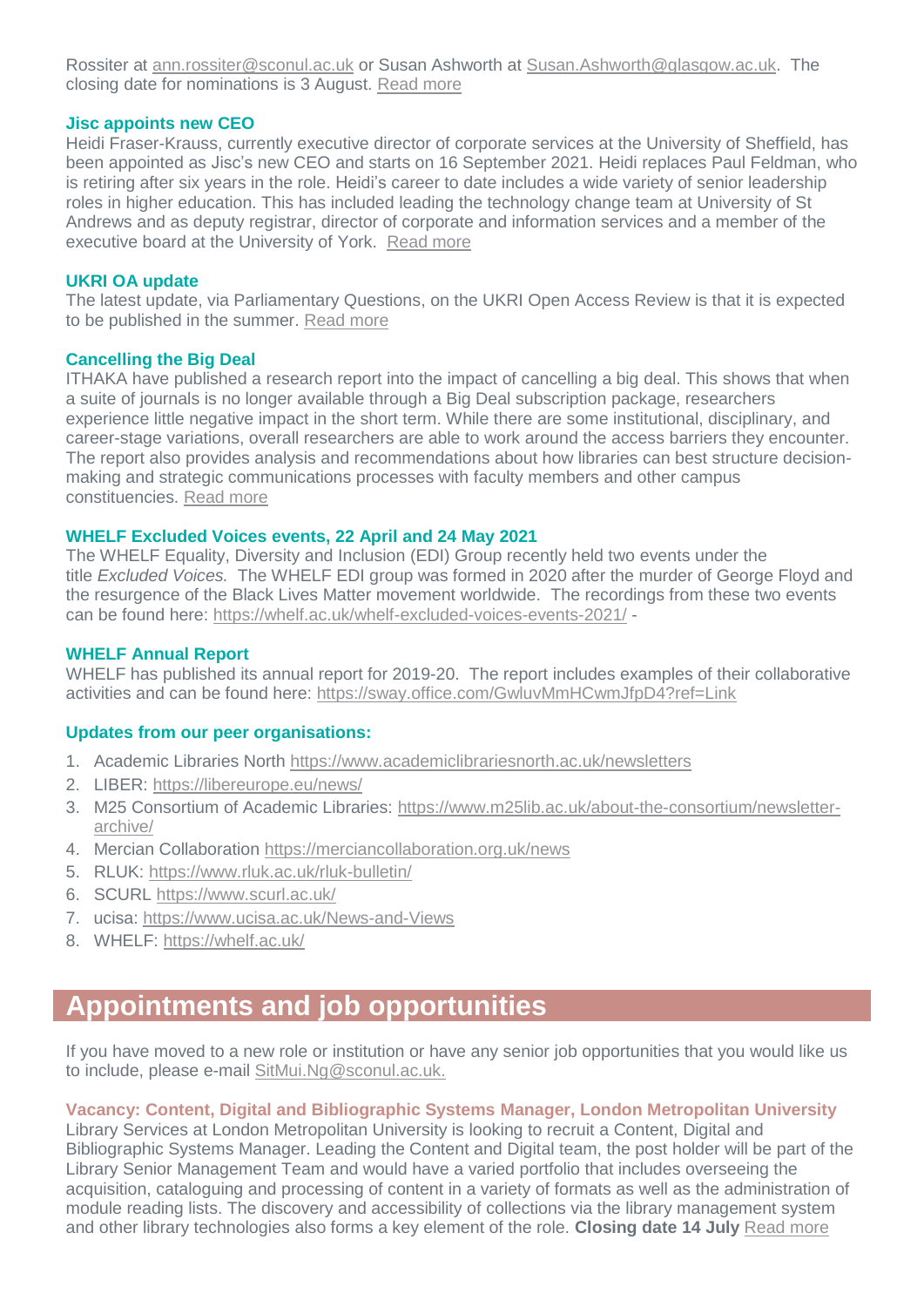#### **Vacancy: Associate Director User Experience, University of Southampton**

University of Southampton Library Services are seeking an Associate Director User Experience. This key role will lead, manage and develop user focused and professionally robust services that ensure the provision of a high-quality inspirational experience to over 23,000 students and staff across all campuses, digitally and in person. As the lead for customer excellence the post holder will develop inclusive and accessible policies, procedures and training to support high quality service delivery within the ethos of excellent customer service. **Closing date 2 August** [Read more](https://jobs.soton.ac.uk/Vacancy.aspx?ref=1420021KX)

#### **Vacancy: Assistant Director Student Journey: Student Support Services, University of Sunderland**

University of Sunderland are seeking to appoint an Assistant Director Student. This role will provide the senior lead to their Student Support Services portfolio, providing strategic leadership, vision and management to the teams and ensuring services to students are high quality, innovative, relevant and underpin the strategic direction of the University. The post holder will be the institutional strategic lead, holding senior level responsibility/expertise and giving informed insight, for all Student Support Services other team related matters, including Prevent, safeguarding, mental health, and compliance requirements. **Closing date 23 August** [Read more](https://jobs.sunderland.ac.uk/Vacancy.aspx?ref=0312-21)

## **Resources**

Below is a list of [resources for SCONUL members dealing with Covid-19.](https://www.sconul.ac.uk/page/resources-for-sconul-members-dealing-with-covid-19) If you would like SCONUL to include any resources that may be of interest to members, please email [sitmui.ng@sconul.ac.uk](mailto:sitmui.ng@sconul.ac.uk)

#### **Current COVID resources**

- Government guidance for English universities on Covid-19 (updated 6 July): [https://www.gov.uk/government/publications/higher-education-reopening-buildings-and](https://www.gov.uk/government/publications/higher-education-reopening-buildings-and-campuses/higher-education-reopening-buildings-and-campuses)[campuses/higher-education-reopening-buildings-and-campuses](https://www.gov.uk/government/publications/higher-education-reopening-buildings-and-campuses/higher-education-reopening-buildings-and-campuses)
- The Welsh government guidance and services for higher education (updated 14 May): <https://gov.wales/guidance-higher-education-keep-wales-safe-covid-19>
- The Scottish government's guidance for higher and further education institutions and student accommodation providers to help reduce the spread of Covid-19 (updated 6 July): [https://www.gov.scot/publications/coronavirus-covid-19-universities-colleges-and-student](https://www.gov.scot/publications/coronavirus-covid-19-universities-colleges-and-student-accommodation-providers/)[accommodation-providers/](https://www.gov.scot/publications/coronavirus-covid-19-universities-colleges-and-student-accommodation-providers/)
- SAGE Advice, Mitigations to Reduce Transmission of the new variant SARS-CoV-2 virus SAGE-EMG, SPI-B, Transmission Group, 23 December 2020: [https://assets.publishing.service.gov.uk/government/uploads/system/uploads/attachment\\_data/file/94](https://assets.publishing.service.gov.uk/government/uploads/system/uploads/attachment_data/file/948607/s0995-mitigations-to-reduce-transmission-of-the-new-variant.pdf) [8607/s0995-mitigations-to-reduce-transmission-of-the-new-variant.pdf](https://assets.publishing.service.gov.uk/government/uploads/system/uploads/attachment_data/file/948607/s0995-mitigations-to-reduce-transmission-of-the-new-variant.pdf)
- Jisc's report on the response to COVID-19 and the future of digital learning and teaching: <https://www.jisc.ac.uk/reports/learning-and-teaching-reimagined-a-new-dawn-for-higher-education>
- Public Library News article *[The third lockdown: damned if you do ..?](https://www.publiclibrariesnews.com/)* that includes a link to a list of public libraries and what services they are offering in the current lockdown: [https://www.publiclibrariesnews.com/about-public-libraries-news/coronavirus-public-library-ideas](https://www.publiclibrariesnews.com/about-public-libraries-news/coronavirus-public-library-ideas-and-responses/when-and-how-will-public-libraries-reopen-in-england)[and-responses/when-and-how-will-public-libraries-reopen-in-england](https://www.publiclibrariesnews.com/about-public-libraries-news/coronavirus-public-library-ideas-and-responses/when-and-how-will-public-libraries-reopen-in-england)
- Libraries Connected have incorporated updated advice from PHE on quarantine of returned library books and resources into their revised Library Service Recovery Toolkit. <https://www.librariesconnected.org.uk/resource/service-recovery-toolkit-word>

#### **SCONUL services during the pandemic**

The SCONUL Access Scheme is suspended until further notice, in line with Government quidelines. The SCONUL Access form has been disabled on our website to prevent new applications being made during this period. SCONUL has produced a note which sets out the current position and would be grateful if members could share this with staff and students including using the text for your